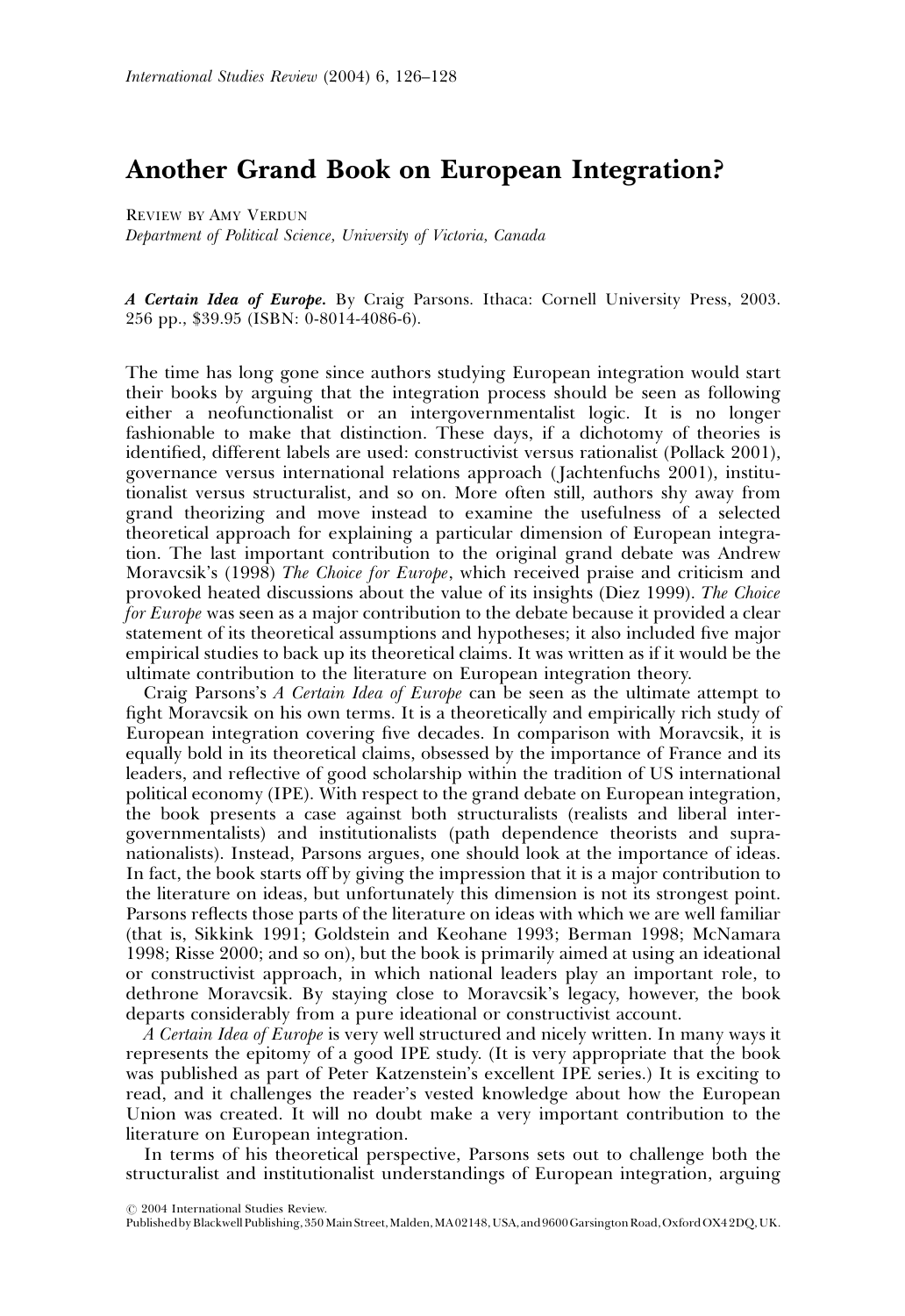that neither of them can explain satisfactorily the outcome of the European integration process. In his view, structuralists overemphasize the role of objective economic interests, and institutionalists overemphasize the degree to which institutions constrain the behaviors of actors. In a sense, the former account contains too much politics, whereas the latter contains too little. A third approach, the ideational approach, stresses the limitations of the first two and adds that ''[t]he cognitive lenses through which actors interpret their surroundings shape how they respond to structural or institutional pressures'' (p. 5). The bottom line of the approach put forward by Parsons is ''not only that ideas cause actors to make certain choices, but that the institutionalization of certain ideas gradually reconstructs the interests of powerful actors'' (p. 6).

Empirically, A Certain Idea of Europe examines "French government interests in European integration from 1947 to 1997 and the European consequences of French strategies'' (p. 23). The five empirical cases studied are the 1952 European Community for Coal and Steel (ECSC), the 1957 European Economic Community (EEC), the 1979 European Monetary System (EMS), the 1986 Single European Act, and the 1991 Maastricht Treaty (in particular the Economic and Monetary Union). The empirical studies are carefully done and backed up with many references (mostly secondary sources) and numerous background interviews with key informants. Overall, the historical cases are well studied, although Parsons's findings appear aimed at being provocative. On the whole, the message is that national political leaders took on a visionary stance toward Europe, and it was their ability to push through their vision that made European integration work.

The case studies are extremely interesting. Rereading the same history for the nth time is not normally a thrilling experience, but Parsons account makes one want to read on. Nonetheless, the story does not always add up to an ideational account of European integration. More often than not the study seems to send the message that leadership matters and that, in particular, strong statesmen make all the difference. The accounts of Mitterrand's change in policy in 1983 and his commitment to EMU in the late 1980s, and even Chirac's conversion to EMU, are told as stories of how great statesmen managed to get their way. It is not clear how the idea they held had any power, other than that it was the idea that these statesmen held. As Parsons tells it, even if these statesmen had held completely different and utterly silly ideas, they would still have been able to force through their policies. In other words, it remains unclear exactly how ideas matter. Are there characteristics that make one idea more persuasive than another when held by a strong statesperson? What difference does it make to call the policy of Mitterrand and Chirac ''an idea''? Why not merely call it an ''interest''? Could one not have said that they decided that it was in their interest to appear to have taken France to Europe, and that as such it was in their own interest to aim at becoming legendary? What about the role of structural factors? On many occasions the study shows the disciplining effect of financial markets. Parsons does not really address that effect. Of course, one can make the case (tell the story) in different ways. But why this otherwise extremely interesting and thought provoking account of the impact of French politics on European integration is portrayed as an ideational approach will be confusing for some, especially for those sympathetic to an ideational approach (see, for example, Verdun 1999). Particularly because this study will be widely read, Parsons might want to spell out in future writings what the role of ideas actually is.

A Certain Idea of Europe is a most interesting, thoughtful, ambitious, and daring book. Anyone with an interest in European integration theory should read it. Its accessible style and structure will even make it a good book for advanced graduate courses. It will be intriguing to see how this book influences the debates in the months and years to come.